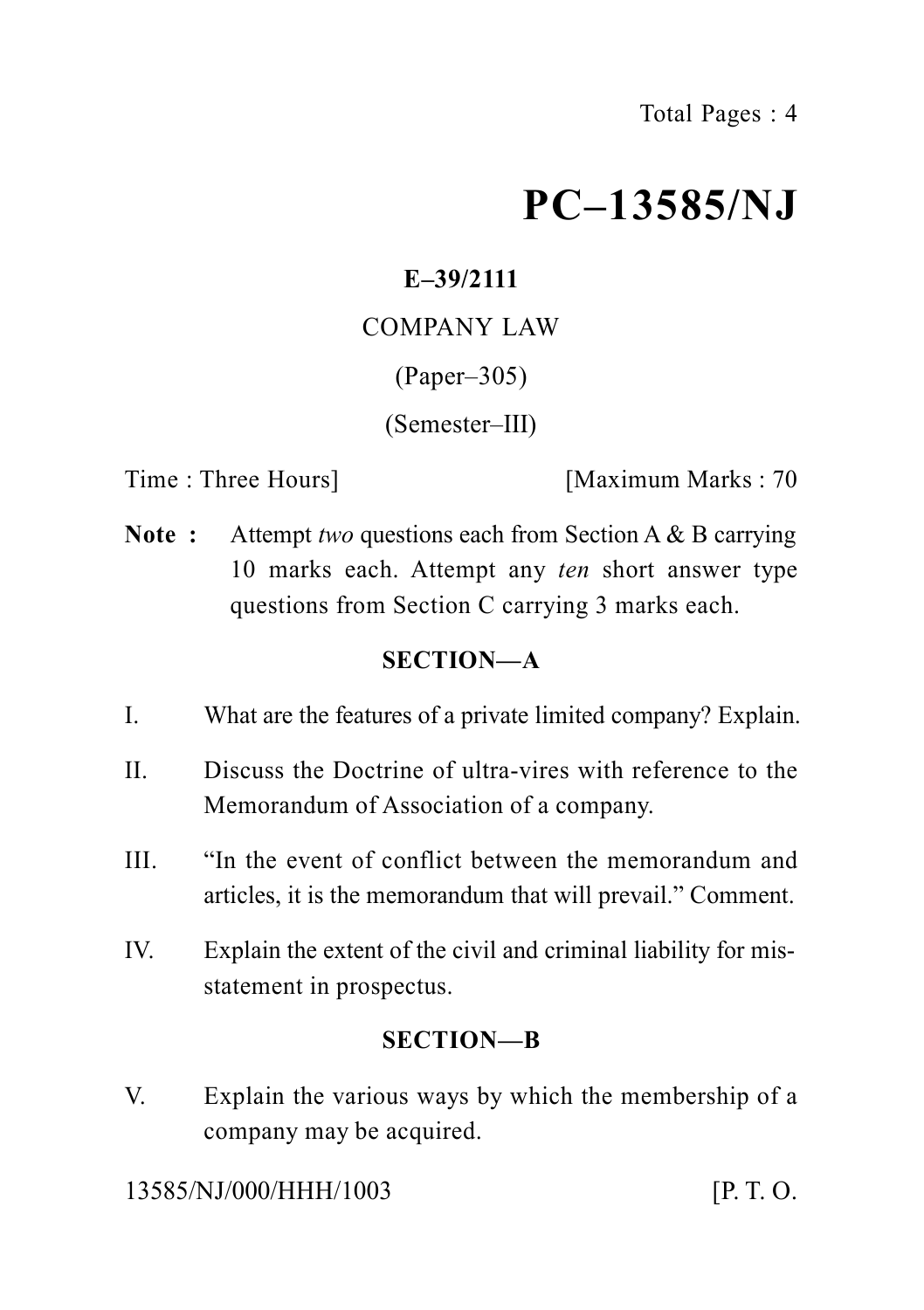- VI. What is Extra-ordinary General Meeting? In what manner can it be convened?
- VII. How are the directors of a public company appointed? How are they removed?
- VIII. State the persons who can make a winding up petition to the court against a company.

# **SECTION—C (Compulsory Question)**

- IX. Write short notes on any *ten* :
	- 1. Public limited company.
	- 2. Holding company.
	- 3. Contributories.
	- 4. Winding up *vs*. Dissolution.
	- 5. Promoter.
	- 6. Certificate of Incorporation.
	- 7. Shelf Prospectus.
	- 8. Share Certificate.
	- 9. Right shares *vs*. Bonus shares.
	- 10. Annual General Meeting.
	- 11. Ordinary Resolution.
	- 12. Borrowing Power.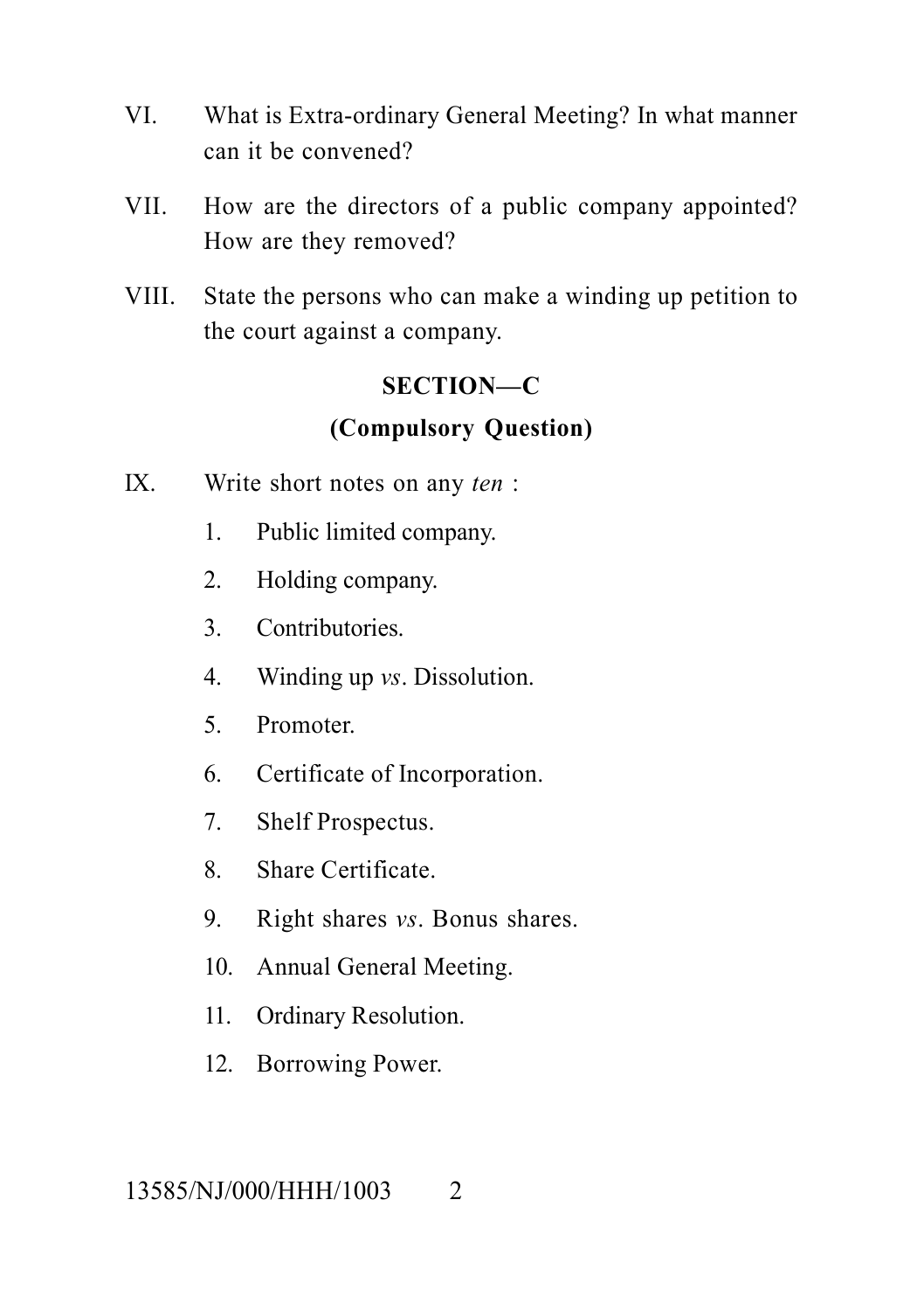### **PUNJABI VERSION**

ਨੋਟ : ਭਾਗ A ਅਤੇ B ਵਿਚੋਂ *ਦੋ–ਦੋ* ਪਸ਼ਨ ਕਰੋ। ਹਰੇਕ ਪਸ਼ਨ ਦੇ 10 ਅੰਕ ਹਨ। ਭਾਗ  $\,$  ਵਿਚਲੇ ਕੋਈ *ਦਸ* ਸੰਖੇਪ ਉੱਤਰ ਵਾਲੇ ਪ੍ਰਸ਼ਨ ਕਰੋ। ਹਰੇਕ ਪ੍ਰਸ਼ਨ ਦੇ 3 ਅੰਕ ਹਨ।

### ਕਾਗ $-\mathbf{A}$

- ਇਕ ਨਿਜੀ ਲਿਮਿਟਿਡ ਕੰਪਨੀ ਦੇ ਕੀ ਲੱਛਣ ਹਨ? ਸਪਸ਼ਟ ਕਰੋ।  $\mathbf{I}$
- ਅਵੈਧਤਾ ਦੇ ਸਿਧਾਂਤ ਦੀ ਕਿਸੇ ਕੰਪਨੀ ਦੇ ਮੈਮੋਰੰਡਮ ਆਫ਼ ਅਸੋਸੀਏਸ਼ਨ  $\mathbf{H}$ ਦੇ ਸੂਸੰਧ ਵਿਚ ਚਰਚਾ *ਕ*ਰੋ।
- ਮੈਮੋਰੰਡਮ ਅਤੇ ਆਰਟੀਕਲ ਵਿਚਕਾਰ ਟਕਰਾਓ ਦੀ ਸੂਸਿਤੀ ਵਿਚ  $III$ ਮੈਮੋਰੰਡਮ ਦੀ ਮਾਨਤਾ ਹੋਵੇਗੀ। ਟਿੱਪਣੀ ਕਰੋ।
- ਉਦੇਸ਼-ਪੱਤਰ ਵਿਚ ਗਲਤ-ਵਿਆਨੀ ਦੀ ਦੀਵਾਨੀ ਅਤੇ ਫੌਜਦਾਰੀ  $\mathbf{I}$ ਜ਼ਿਮੇਵਾਰੀ (ਦੇਣਦਾਰੀ) ਦੀ ਹੱਦ ਵਿਚਾਰੋ।

#### $\overline{g}$ गत $\overline{g}$

- ਕਿਸੇ ਕੰਪਨੀ ਦੀ ਮੈਂਬਰਸ਼ਿਪ ਪਾਪਤ ਕਰਨ ਦੀਆਂ ਵਿਭਿੰਨ ਵਿਧੀਆਂ  $V$ ਦਾ ੳਲੇਖ ਕਰੋ।
- ਅਸਾਧਾਰਨ ਜਨਰਲ ਮੀਟਿੰਗ ਤੋਂ ਕੀ ਭਾਵ ਹੈ? ਇਹ ਮੀਟਿੰਗ VI. ਕਿਸ ਢੰਗ ਨਾਲ ਕੀਤੀ ਜਾ ਸਕਦੀ ਹੈ?
- ਇਕ ਸਰਕਾਰੀ ਕੰਪਨੀ ਦੇ ਨਿਰਦੇਸ਼ਕ ਕਿਵੇਂ ਨਿਯਕਤ ਕੀਤੇ ਜਾ **VII** ਸਕਦੇ ਹਨ? ਇਨ੍ਹਾਂ ਨੂੰ ਹਟਾਇਆ ਕਿਵੇਂ ਜਾਂਦਾ ਹੈ? ਸਪਸ਼ਟ ਕਰੋ।

13585/NJ/000/HHH/1003  $[P, T, O]$  $\mathcal{L}$